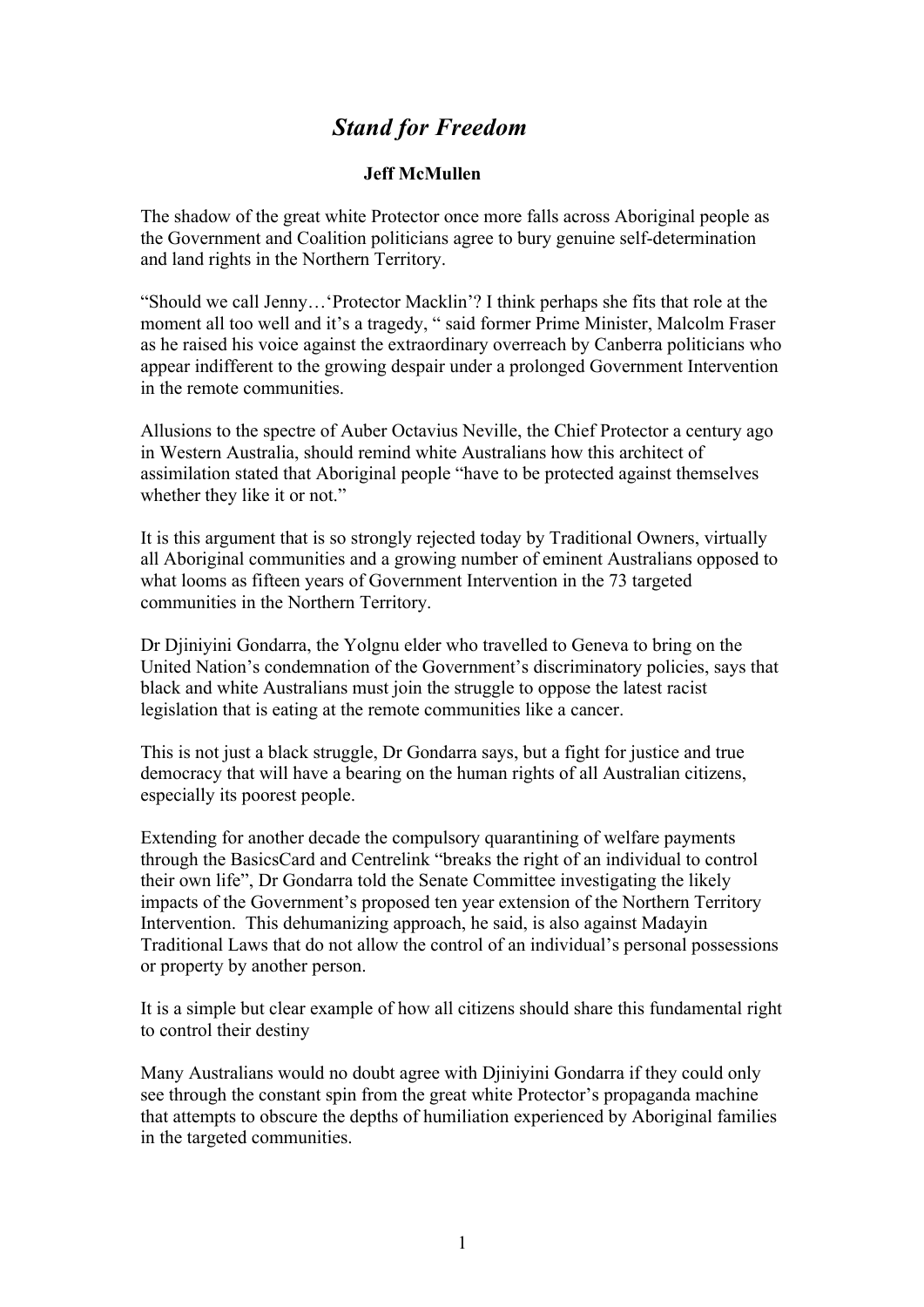This is what so many Aboriginal people have been telling the great white Protector. Let us live our own lives because your policies are killing us.

Take income management. Allowing random Government agencies to discriminate against some Australian families by forcing them onto income management does not teach anyone how to budget. It just takes some of their money away.

Aboriginal communities do value and ask for first-rate financial management programs such as Hugh Lovesy's *Money Story* which helps them in a supportive way to manage budgets and handle the endless government regulation of their lives.

What the remote communities say that they do not want is obscene discrimination that forces them back into the yard, shuffling dutifully before the gaze of the Chief **Protector** 

Have we really learned so little from Australian history or from the glaring failure of similarly demeaning income management experiments in Canada and the USA that we will allow politicians to wield the big stick against our poorest citizens?

Punishing some parents by cutting three months of their meagre welfare payments, another of the new measures from the Protector, will not lead to sustained school attendance by Aboriginal children. This was never a solution put forward by Aboriginal people in the Northern Territory, even in the Government's sham consultation process.

The most successful school principals and leading education reformers, such as Dr Chris Sarra of the *Stronger,Smarter Institute,* insist that engagement with the parents and students, the hard work that requires patience and persistence, is the only method of improving and sustaining attendance in remote school communities.

This is an area that I have worked on closely with Aboriginal students, teachers, parents and principals for almost twelve years in some of the same communities subjected to the disastrous Intervention approach.

I can guarantee you that *strong and smart* school leadership, making children feel valued and safe, respecting their right to learn their own languages and be proud of their Culture, welcoming their families and Aboriginal elders into the school community, and ensuring that teachers are culturally competent and well trained for this most important education work, are the keys to the success of the best schools.

The Government continues to send confusing and contradictory messages to Aboriginal children and their families.

Large signs in these targeted communities shame Aboriginal people as a whole and tell the country that *these children* must be subjected to special laws and punishment. This has been crushing, mentally and physically. Such discrimination will have longlasting effects, just as A.O. Neville's policy of removing Aboriginal children from their families and communities, sent waves of trauma through several generations.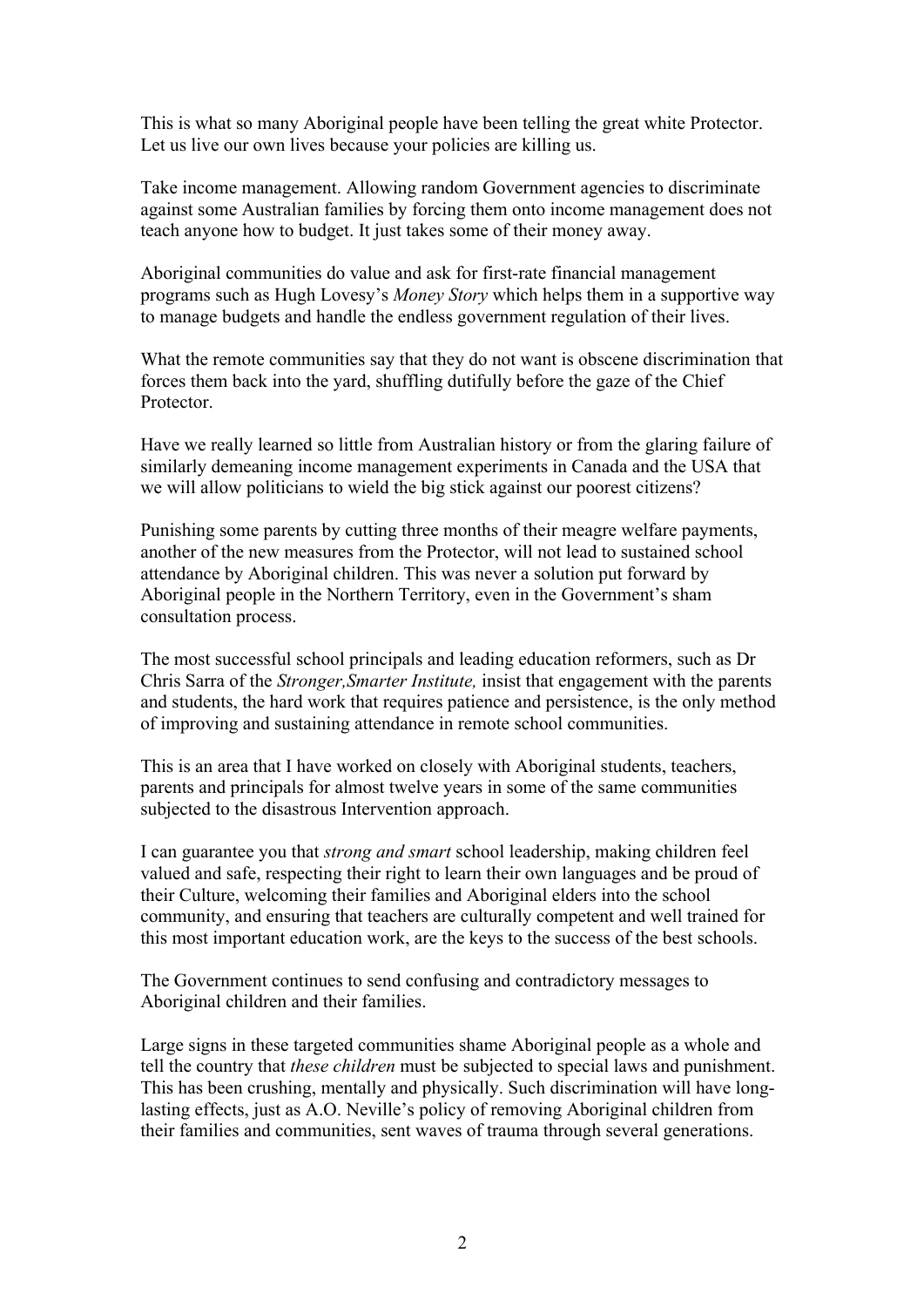The fallen self-esteem of children in these targeted communities and to some extent the shaken confidence of other Aboriginal children around the country and their new doubts about engaging with a *gubba* system that oppresses so many of them, is the mental damage. A rising suicide rate, especially among young Aboriginal girls, is the most devastating result of this government folly.

The physical damage is easy to measure. In evidence given to the Senate Committee examining the new Intervention measures, the Northern Territory Children's Commissioner, Dr Howard Bath noted that up to 70% of children in some of these communities suffered from the serious learning disability of otitis media, anaemia rates were now up to 40% and up to 60% of these children in the Intervention zone had multiple developmental disabilities. The well being of Aboriginal children in the remote communities has seriously declined during the first five years of the **Intervention** 

Instead of punishing them and shaming and blaming their parents, these children have the right to care.

They also have a right to attend a school that is truly part of their community and the test of that is whether the system of the Chief Protector values Aboriginal Cultures and their ways of seeing the world.

Bi-lingual education, learning first in your own language, is today shunned in the Northern Territory even though this is set down as a fundamental human right in the UN Declaration on the Rights of Indigenous Peoples. Customary law, too, is being constantly undermined by the Government's onslaught on Culture and this remains an area of glaring discrimination in the Stronger Futures legislation.

Look at the appalling disrespect in the way the Government has treated the most experienced Traditional Owners and other community leaders who have dared challenge the Intervention or the plan to dump nuclear waste on Aboriginal land at Muckatty Station. The deep ignorance in Canberra is disturbing. Why is it so hard for today's Protector to grasp that worldwide evidence and years of Australian evidence shows that only Aboriginal empowerment can shape the unity of purpose to overcome so many decades of Australian neglect.

"I fear for the future of the people," says Ian Viner, a former Minister of Aboriginal Affairs who continues to travel to remote communities and listen to a wide variety of Aboriginal voices. "This is not a *fair go…*The Northern Territory Intervention was un-Australian and the Stronger Futures legislation is equally un-Australian."

"This is largely racist legislation…both major parties have sold out Aboriginal people…it's a complete denial of democratic process, " says former Chief Justice of the Family Court, Alastair Nicholson.

The Australian Lawyer's Alliance and leading Aboriginal lawyers including Professor Larissa Behrendt and Nicole Watson have focussed attention on the glaring injustice of the Government's attempt to pass off this new era of assimilation as a "special measure", a form of "positive discrimination".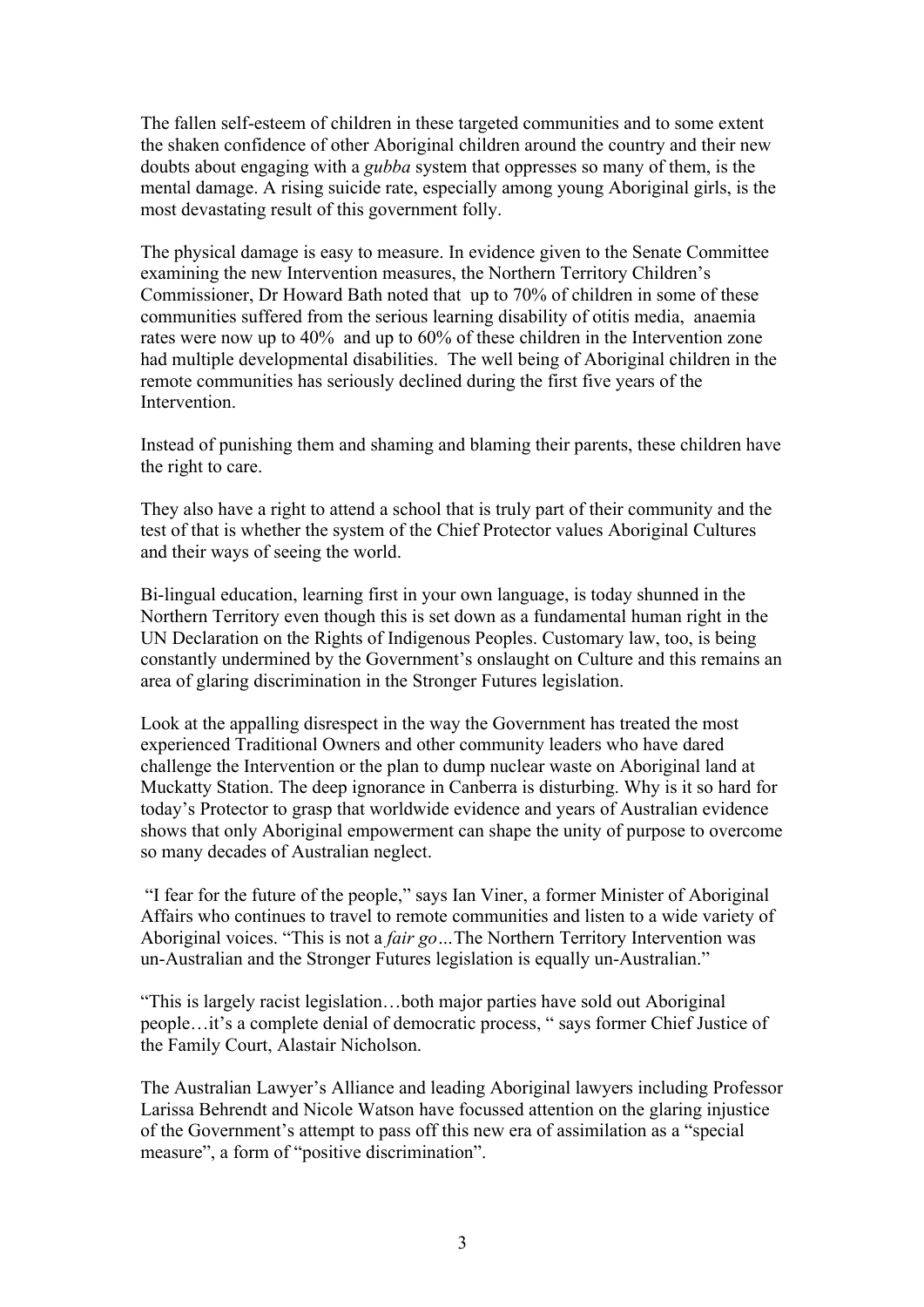"Listening but not Hearing", a lengthy study by the Jumbunna Indigenous House of Learning, at the University of Technology Sydney, exposes the deceit of the Government's failed efforts and indicates why a High Court might find that there had been no "prior, informed consent", no invitation by Aboriginal communities to allow the Government to prolong their agony.

If only there were more wise men and women like former Justice Michael Kirby who argued in his last dissenting opinion before retirement that Aboriginal people should have had their day in court to challenge the very basis of the original Northern Territory National Emergency Response launched by John Howard in June 2007.

The wisdom of many elders is now challenging our nation as a whole, all of us, individually and collectively, to re-examine the sad legacy of the Intervention, which as Malcolm Fraser points out, has produced nothing that the Government may present as a triumph.

One of Australia's musical icons, an elder rarely given to political statements, Dr Jimmy Little AO, has sent an open letter to the Government and Parliament, offering some sagely advice :

"The current legislation in the 'Stronger Futures' bills does not reflect the heartfelt views of Traditional Owners in the remote communities impacted by the proposed ten-year extension of the Intervention measures. Many elders recently have stated unequivocally to the visiting members of the Senate Committee on Communities and at a forum broadcast on the national Indigenous Television Network that they have not given their 'prior, informed consent' to these very serious provisions that are clearly aimed overwhelmingly at Aboriginal people living in desperate poverty. It is time for Australia to listen to the wisdom of the Aboriginal elders who have given the country the best advice on the way forward to a brighter future, for it is the elders who best understand the needs of their community, know what the solutions must be, and have to live with the consequences."

Jimmy Little has travelled the back-roads and knows so many people in so many places. In that unmistakeable deep voice he has now called on all of his friends in the music industry to join the growing "*Stand for Freedom"* campaign.

Click on the net. <standforfreedom.org.au> Listen to John Butler, Archie Roach, Danielle Caruana, Shane Howard and Shellie Morris raise their voices, urging Australians and people around the world to act in support of basic human freedoms now denied to Aboriginal people.

After the first thirty thousand people had signed the web petition urging the federal government not to go ahead with the ten year extension of the Intervention, some members of the Senate's investigating committee were asked how they could vote for the Stronger Futures legislation when their own report revealed the serious opposition and deep misgivings of so many Aboriginal people in the targeted communities.